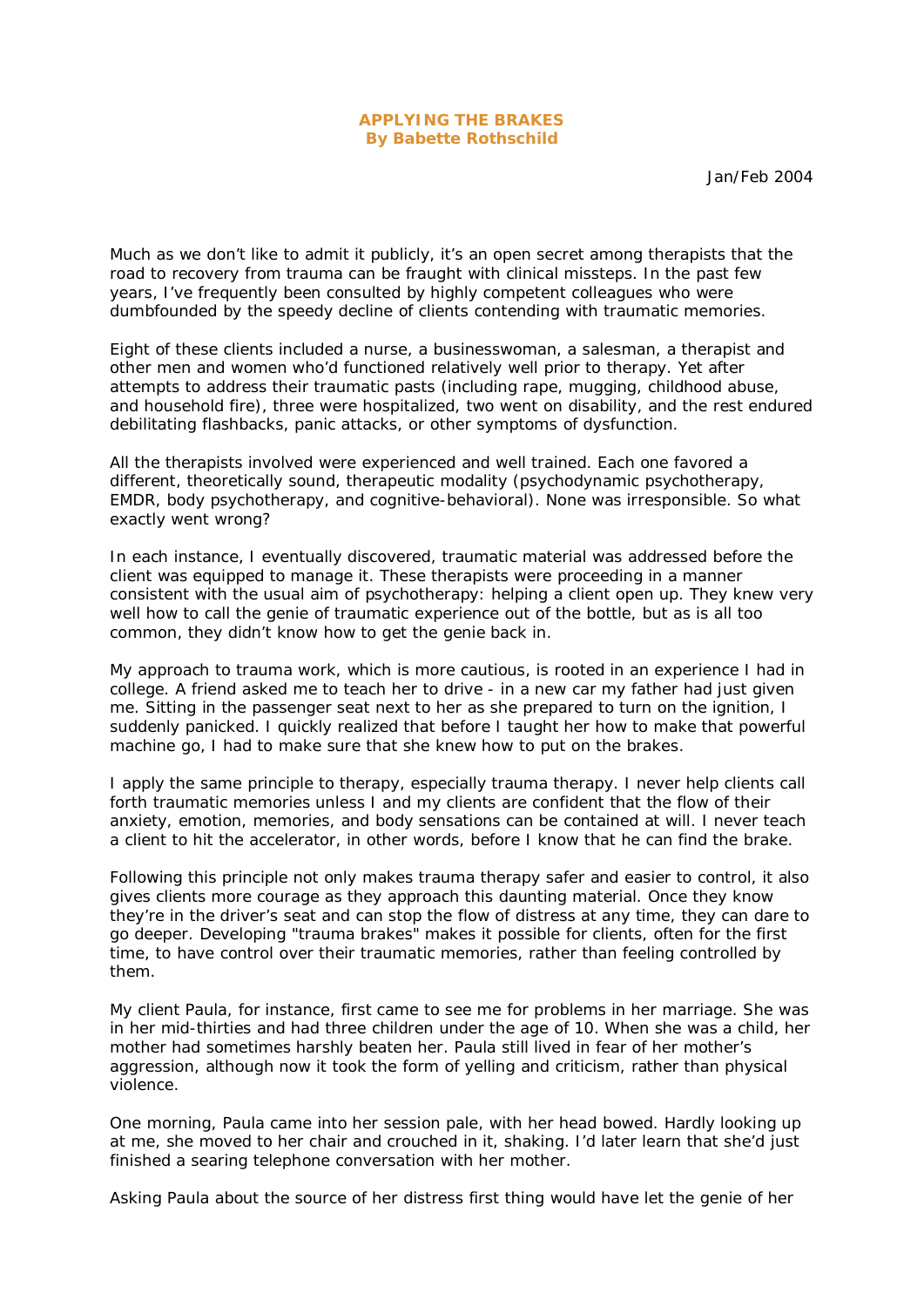traumatic past out of the bottle, increasing her distress. First I needed to help her calm down, to put her in charge of her somatic and emotional responses.

"You're really shaking, aren't you?" I said, drawing her attention to her body sensations. Sometimes this type of intervention is enough to help a client calm down, though for Paula it wasn't. "Y-y-ye-s," she replied with difficulty. "I s-sometimes s-shake a lot." A few seconds later, she was no longer able to speak and could only show me how fast her heart was beating by a rapid movement of her hand.

Paula was exhibiting symptoms of what neuroscientists call Hyperarousal - a flood of adrenaline and other stress hormones that made her feel threatened and confused. The brain structures most involved in rational thought and memory were, practically speaking, out of commission. In neurophysiological terms, her sympathetic nervous system (which responds to situations of danger, threat, and stress) was in overdrive, giving her a pounding heart, a dry mouth, and muscle tremors.

To help a client when she comes as unglued as Paula was that day, it's useful to understand what's currently known about how the brain handles danger and emotion, especially in the limbic system and two of its major structures: the hippocampus and the amygdala.

The limbic system is survival central, the area of the mid-brain that initiates fight, flight, or freeze responses in the face of threat. (Paula was on the verge of freezing.) The amygdala and the hippocampus, part of the limbic system, are also deeply involved in responding to traumatic events.

The cortex, the more rational, outermost layer of the brain, is the seat of our thinking capacity and our ability to judge, deliberate, contrast, and compare. It's where most memory - traumatic and otherwise - is stored. The cool, rational cortex is in constant communication with the amygdala and the hippocampus.

# **The Early-Warning System**

The amygdala is our early-warning system. It processes emotion before the cortex even gets the message that something has happened. When you smile at the sight or sound of someone you love even before you consciously recognize her, for instance, the amygdala is at work. Here's what happens: the sound of the loved one's voice is communicated to the amygdala via exteroceptive auditory nerves in the sensory nervous system. The amygdala then generates an emotional response to that information (pleasure or happiness, in this example) by releasing hormones that stimulate the visceral muscles of the autonomic nervous system and can be felt as pleasant sensations in the stomach and elsewhere. Lastly, the amygdala sets in motion an accompanying somatic nervous system (skeletal-muscle) response, in this case, tensing muscles at the sides of the mouth into a smile.

A similar process occurs with other types of stimuli, including trauma. When someone is threatened, the amygdala perceives danger through the exteroceptive senses (sight, hearing, touch, taste and/or smell) and sets in motion the series of hormone releases and other somatic reactions that quickly lead to the defensive responses of fight, flight, and freeze. Adrenaline stops digestive processes (hence the dry mouth) and increases heart rate and respiration to quickly increase oxygenation of the muscles necessary to meet the demands of self-defense.

The amygdala is immune to the effect of stress hormones and may even continue to sound an alarm inappropriately. In fact, that could be said to be the core of posttraumatic stress disorder (PTSD) - the amygdala's perpetuating alarms even after the actual danger has ceased. Unimpeded, the amygdala stimulates the same hormonal release as during actual threat, which leads to the same responses: preparation for fight,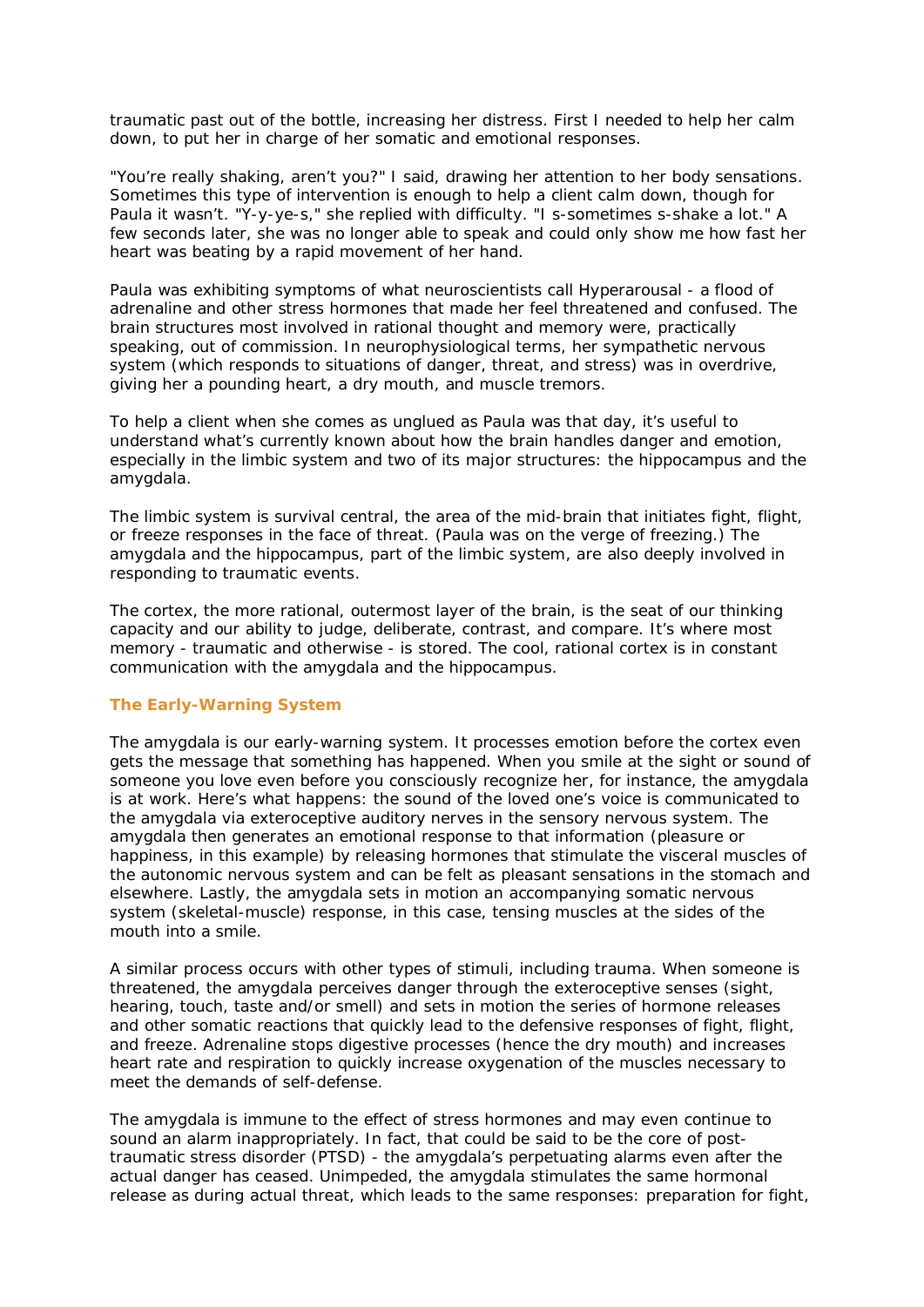flight, or - as with Paula - freeze. In PTSD, this happens regularly, despite outward evidence that these responses are no longer needed. In sum, PTSD could be said to be a healthy survival response gone amok.

Why does the amygdala continue to perceive danger? What makes it possible for the whole body to repeatedly respond as if there is danger, when in fact the danger is past?

# **The Rational System**

The hippocampus helps to process information and lends time and spatial context to memories of events. How well it functions determines the difference between normal and dysfunctional responses to trauma and normal versus traumatic memory. An example will help to explain.

In his book The Emotional Brain, Joseph LeDoux explains the survival response involved when encountering an object that looks like a snake. Naturally, the amygdala signals an alarm message, which sets in motion a series of reactions that culminate in the footstep halting in mid-air. The amygdala's communication travels at lightening speed. There's a second communication pathway that takes longer, eventually getting the message around to the cortex, where rational thought takes place. When the information "It's a snake!" reaches the cortex, it's then possible to evaluate the accuracy of the amygdala's perception. If the message was accurate and it is a snake, the halted step will freeze until the danger is passed, i.e., the snake slithers away. If, however, there's a discrepancy and what was thought to be a snake is discerned by the cortex to be a bent piece of wood, the cortex sends a new message to the amygdala, "Hey, it's only a stick," to stop the alarm immediately.

The hippocampus assists the transfer of the initial information - the image of stick or snake - to the cortex, where it's then possible to make sense of the situation. This is the normal way information is communicated, as long as the hippocampus is able to function.

## **Trauma Trumps Rational Thought**

The hippocampus, however, is highly vulnerable to stress hormones, particularly adrenaline and noradrenaline, released by the amygdala's alarm. When those hormones reach a high level, they suppress the activity of the hippocampus and it loses its ability to function. Information that could make it possible to determine the difference between a snake and a stick (or, as in Paula's case, past danger and current safety) never reaches the cortex, and a rational evaluation of the situation isn't possible. The hippocampus is also a key structure in facilitating resolution and integration of traumatic incidents and traumatic memory. It inscribes time context on events, giving each of them a beginning, middle, and - most important with regard to traumatic memory - an end. A wellfunctioning hippocampus makes it possible for the cortex to recognize when a trauma is over, perhaps even long past. Then it instructs the amygdala to stop sounding an alarm

This has critical implications for therapy. Safe, successful trauma therapy must maintain stress hormone levels low enough to keep the hippocampus functioning. That's why it's so crucial for both client and therapist to know how to "apply the brakes" in therapy - to keep the hippocampus in commission and return it to action as promptly as possible when the system goes on overload.

#### **When and How to Apply the Brakes**

Knowing when to apply the brakes is as important as knowing how. Therapists can know when by watching for physical signals of autonomic system arousal, transmitted by the client's body, tone of voice, and physical movements. When a client turns pale, breathes in fast, panting breaths, has dilated pupils, and shivers or feels cold, her sympathetic nervous system (activated in states of stress) is aroused. Stress hormones are pouring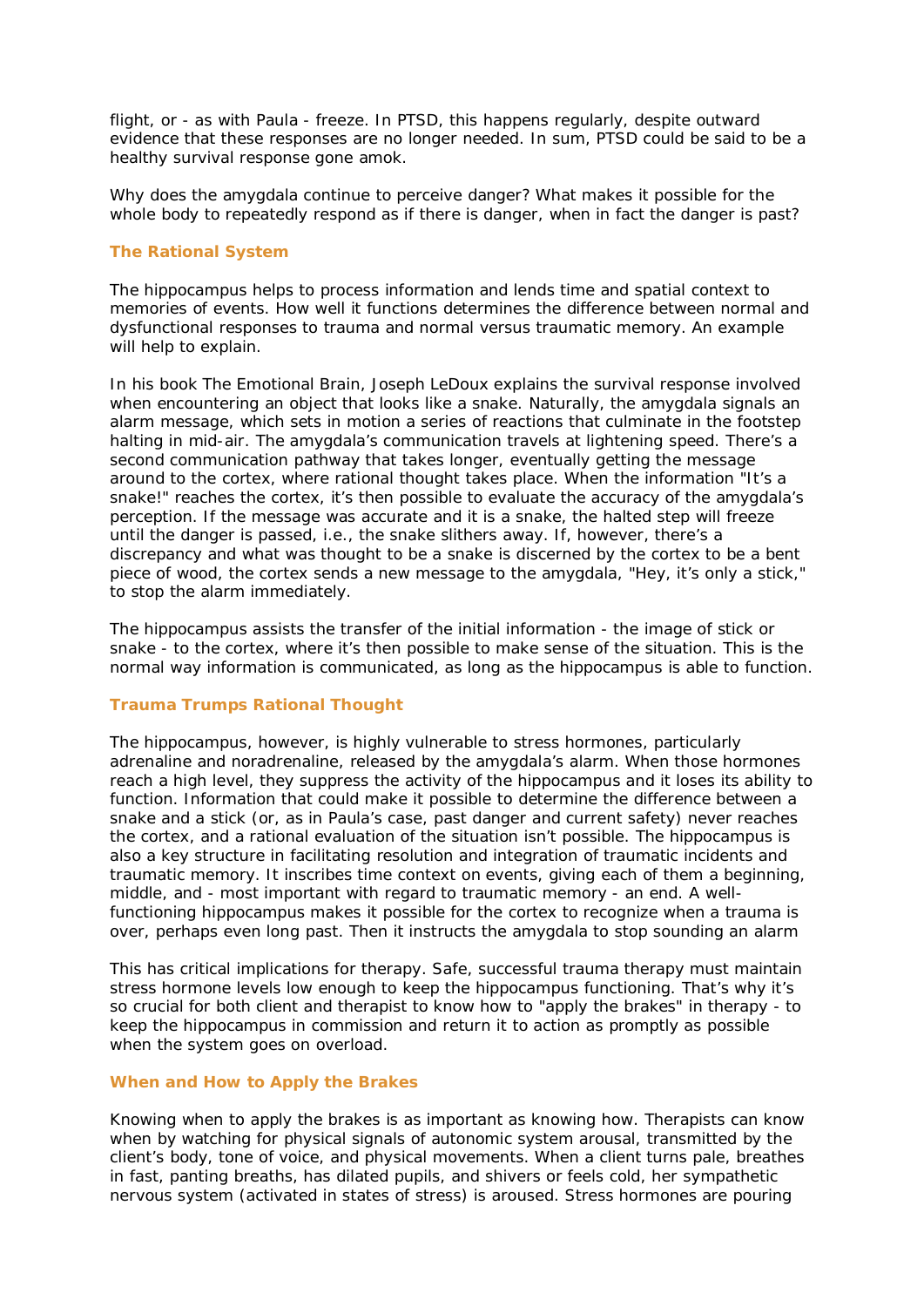into her body, threatening the hippocampus with shut-down. These symptoms mean it's time to calm the client down.

When, on the other hand, a client sighs, breathes more slowly, sobs deeply, or flushes, her parasympathetic nervous system (activated in states of rest and relaxation) has been activated, and her stress hormone levels are reducing. Recognizing these bodily signals is invaluable to the therapist. Likewise, a client who learns to recognize them often gains a greater sense of body awareness and self-control.

## **Paula's Brakes**

After identifying Paula's hyperaroused state, I asked her a few specific questions to narrow her focus. For some clients, paying attention to body sensations helps put on the brakes, but that wasn't the case with Paula, as I quickly found out. Her continued hyperarousal told me that her amygdala persisted in assessing danger. I needed to find another way to help her evaluate this situation, in this room with me .

I decided to see if I could directly engage her cortex using what I call dual awareness. If I could help her to accurately see where she was and whom she was with, she might be able to calm down. So I asked her, "Can you see me?" She replied with a nod of the head. "Clearly?" I could see her breathing slow a little and she managed to say, "Yes."

As Paula's arousal lessened, I asked for more information. "Tell me what you see. Describe me: What color are my eyes? What color is my hair? Am I having a good hair day or a bad hair day?"

Breathing slightly easier, Paula was now able to reply, "Your eyes and hair are brown. I think you're having a good hair day." We both laughed a little; laughter is great for calming the nervous system. I could see color returning to her face and she was shaking less.

To increase her body awareness and the connection between what we were doing and her emotional state, I asked, Paula to describe what happened to her shaking as she looked at and described me.

"It's less," she realized. But she was still shaking a bit, so we weren't through. On a hunch I asked if she felt threatened by me in any way.

"No," she said, "but don't come closer."

Her reply gave me a big clue. "Perhaps," I ventured, "I'm actually sitting too close to you. I'd like to try moving back a little. Would that be okay?" She wanted me to move back a foot. When I complied, she exhaled sharply. I drew her attention to that response as well as another.

"Something else changed. Do you know what?"

"I stopped shaking."

At this point Paula was much calmer, visibly to me and noticeably to her. Her cortex was beginning to discern that she was in a safe place, with a person who wouldn't harm her. It seemed that increasing the distance between us was useful for her, and I asked if she wanted to try increasing it more.

This time, she was more assertive, asking me to move back two feet. Then she was aware of physiological changes even before I asked. "I can breathe easier," she said. She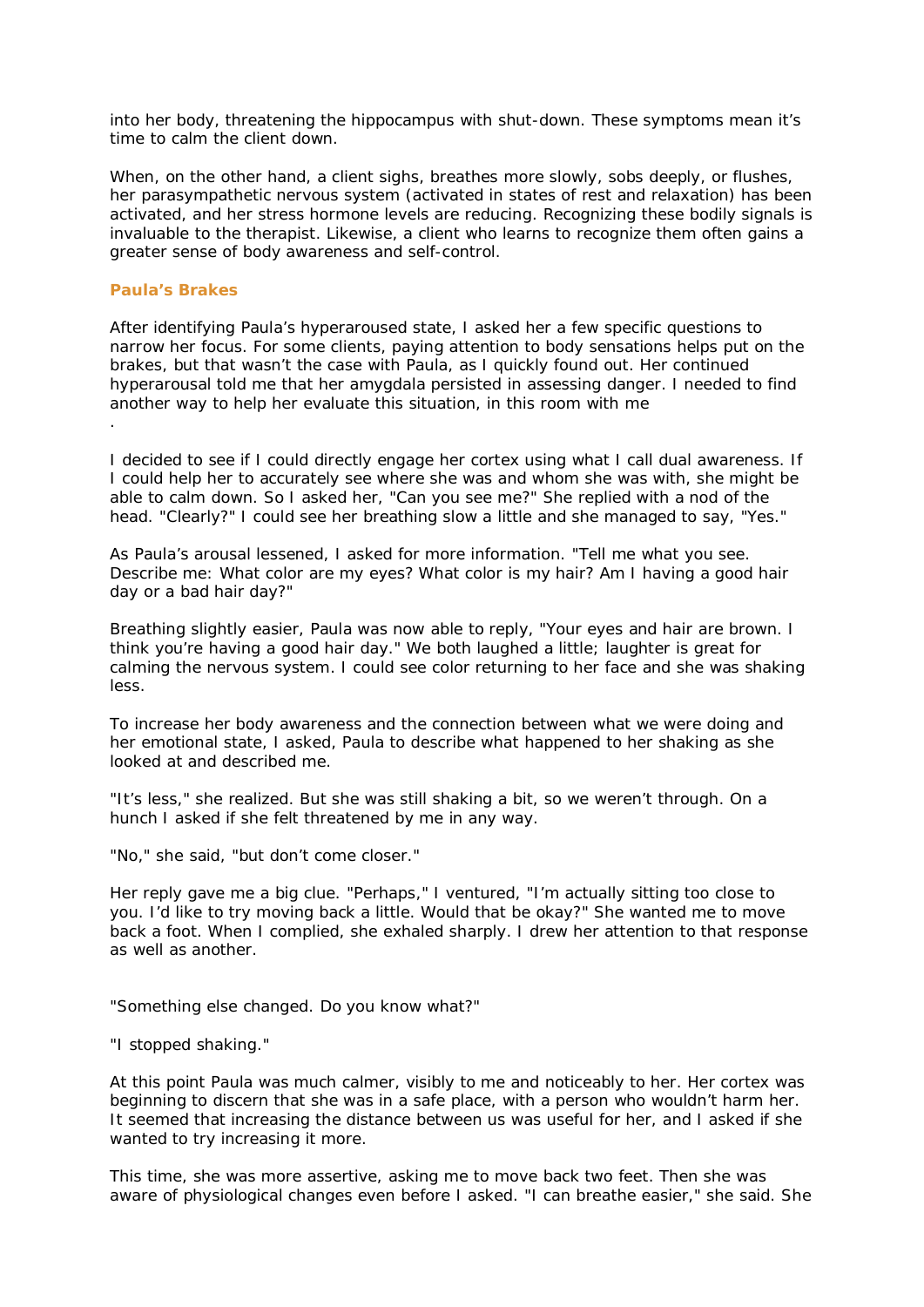also told me that her heart rate was much slower, nearly normal. But she complained that her legs felt rather weak, which is a common consequence of fear - that feeling of being "weak in the knees."

Increasing strength in her legs could help her feel more secure, so I instructed her to put weight on her feet and press them into the floor. "Do it as if you're going to tip your chair back, but don't actually do that. The point is to increase the tone in your thighs. When they begin to get tired, release the tension very, very slowly." That would insure that some of the tone remained.

As her thighs became stronger, Paula felt even calmer, and was able to think clearly. Her hippocampus was functioning now that stress hormones were no longer being released. To facilitate integration I asked, "What have you learned in the last few minutes since you arrived?" I wanted her to know what had helped, so she'd be able to use some of these same tools to combat hyperarousal and anxiety in her daily life.

Paula easily identified that she felt calmer when I sat further away and that it was helpful when I asked her to describe me. "Looking at you, I stopped thinking about my mother. Just before I came, we had a big fight. It became obvious to both of us that in her hyperaroused state, Paula had entered the session expecting me to act like her mother. "Actually, I expect everybody to act like her." she said

That insight laid the groundwork for the rest of the session, in which we focused on helping Paula to differentiate who was a person to fear and who wasn't. That work wouldn't have been possible at the beginning of the session, when her hippocampus was overwhelmed.

Had I immediately begun questioning Paula on the causes of her distress instead of first attending to putting on the brakes, her overwhelmed hippocampus would have made it difficult for her to clearly separate me from her mother, and together we might have wandered into one of those anguished quagmires well known to trauma therapists. Putting on the brakes helped to avoid a potential transference disaster.

There's a common misconception among many trauma survivors and trauma therapists that working in states of high distress, including flashbacks, is the way to resolve traumatic memories. But being in the throes of hyperarousal and flashback indicates that the hippocampus isn't available to distinguish past from present, danger from safety. Under those conditions, working with traumatic images and the emotions they engender can risk a variety of negative experiences. Moreover, as Judith Herman has said, a trauma survivor's primary need is to feel safe, particularly in therapy. Applying the brakes to keep arousal low and the hippocampus functioning makes this goal much easier to achieve.

#### **Further reading:**

Damasio, A. R. (1994). Descartes<sup>1</sup> error. New York: Putnam<sup>1</sup>s Sons. Herman, J. L. (1992). Trauma and recovery. New York: Basic Books. Nadel, L., & Jacobs, W.J. (1996). The role of the hippocampus in PTSD, panic, and phobia. In N. Kato (Ed.), Hippocampus: Functions and clinical relevance. Amsterdam: Elsevier. Rothschild, B. (2000). The body remembers: The psychophysiology of trauma and trauma treatment. New York:WW Norton. Rothschild, B. (2003). The body remembers casebook: Unifying methods and models in the treatment of trauma and ptsd. New York: WW Norton van der Kolk, B.A., McFarlane, A.C., & Weisaeth, L. (1996). (Eds.). Traumatic stress. New York: Guilford.

Babette Rothschild, M.S.W., L.C.S.W., is in private practice in Los Angeles and gives